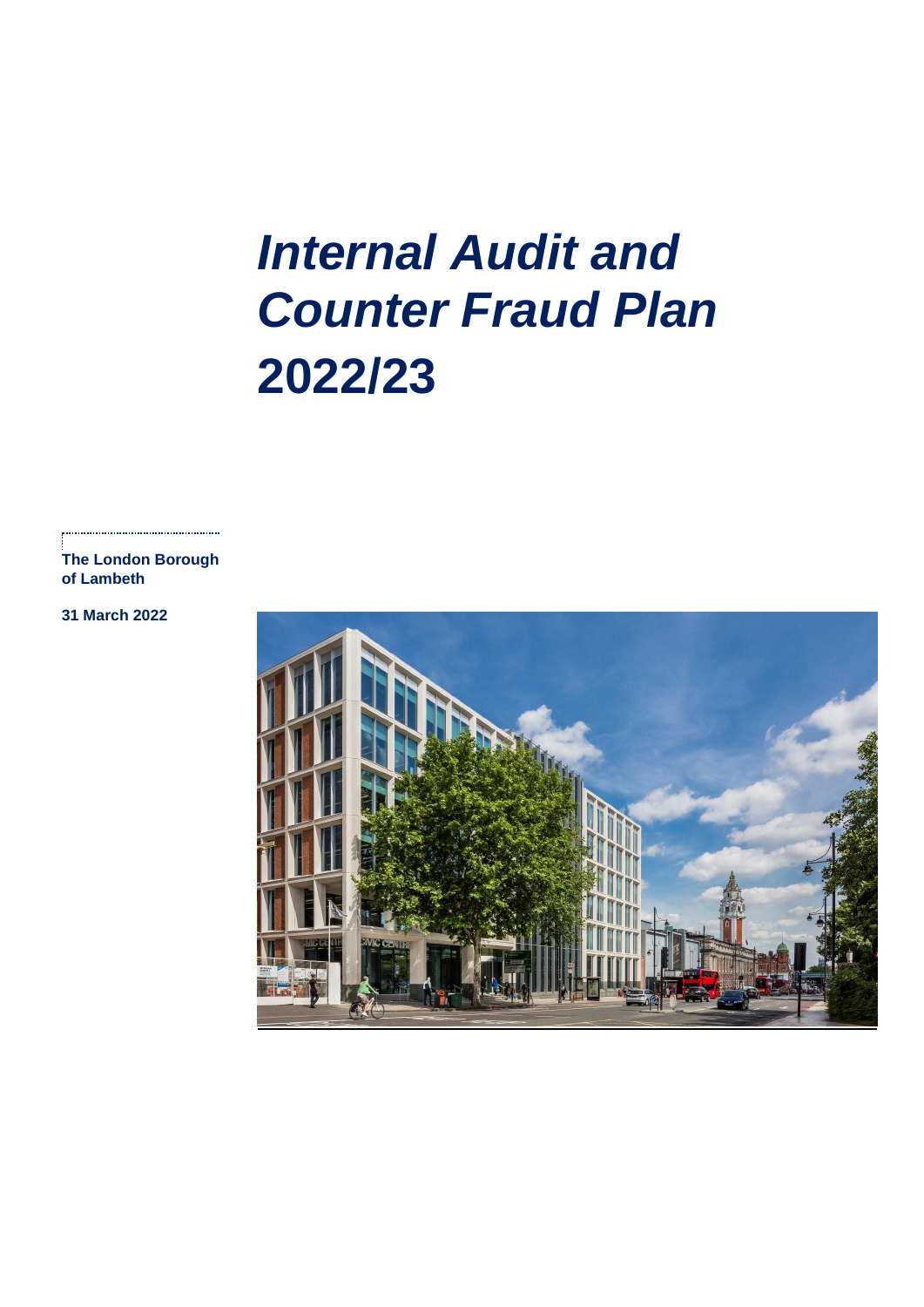## *Contents*

|                                                                | 1. Introduction and approach                               | 4  |
|----------------------------------------------------------------|------------------------------------------------------------|----|
|                                                                | 2. Internal Audit plan                                     | 5  |
|                                                                | 3. Counter Fraud Work Plan                                 | 9  |
|                                                                | <b>Appendix 1: Alignment to key risks</b>                  | 13 |
|                                                                | Appendix 2: Alignment of counter fraud work to fraud risks | 15 |
| Appendix 3: How Internal Audit and Counter Fraud work together |                                                            | 17 |

| <b>Distribution List</b> |                                                                                          |
|--------------------------|------------------------------------------------------------------------------------------|
| For action               | Justin Martin, Chief Audit Executive                                                     |
| For information          | <b>Corporate Committee</b>                                                               |
|                          | <b>Andrew Travers, Chief Executive</b>                                                   |
|                          | Bayo Dosunmu, Deputy Chief Executive and Strategic Director:<br><b>Resident Services</b> |
|                          | Fiona Connolly, Executive Director: Adults and Health                                    |
|                          | Fiona Connolly, Acting Strategic Director: Children's Services                           |
|                          | Eleanor Purser, Co-Strategic Director: Sustainable Growth &<br>Opportunity               |
|                          | Sara Waller, Co-Strategic Director: Sustainable Growth & Opportunity                     |
|                          | Fiona McDermott, Strategic Director: Finance and Investment                              |
|                          | Christina Thompson, Director of Finance and Property                                     |
|                          | Hamant Bharadia, Assistant Director: Finance and Property                                |
|                          | Andrew Pavlou, Principal Lawyer                                                          |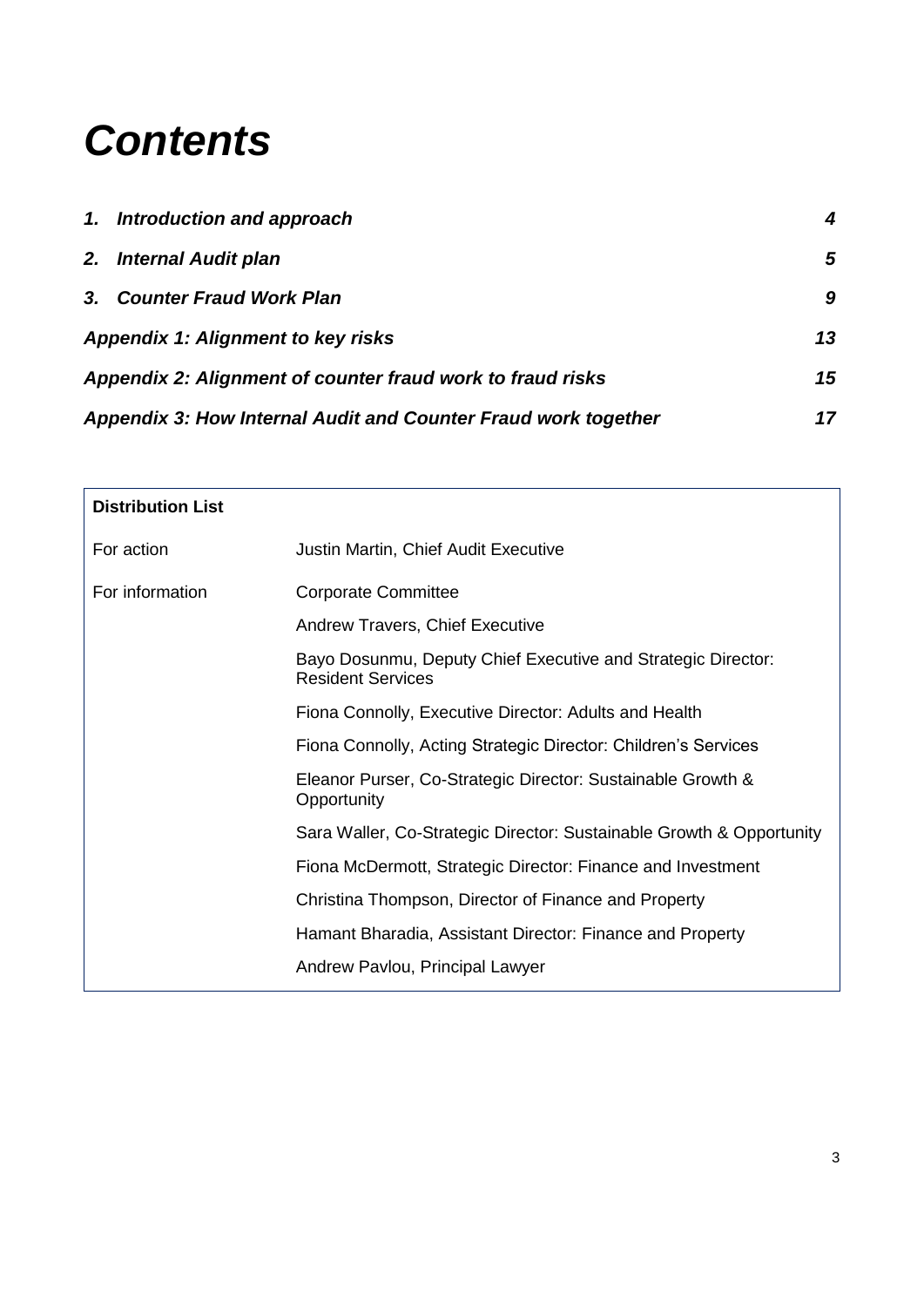# <span id="page-2-0"></span>*1. Introduction and approach*

### *Internal Audit Approach*

This document sets out the proposed Internal Audit and Counter Fraud Plan for 2022/2023.

The Council's Internal Audit Service will be delivered in accordance with the Internal Audit and Counter Fraud Charter. The Internal Audit Plan has been developed using a risk-based, assurance mapping approach, which is driven by the Council's goals and any risks which may prevent them from achieving those goals. A summary of our approach, including the associated risk assessment, is set out below:

| <b>Step 1: Understand corporate</b><br>and strategic objectives and<br><b>risks</b> | Obtain information and utilise sector knowledge to identify<br>corporate and strategic level objectives and risks.                                                                  |
|-------------------------------------------------------------------------------------|-------------------------------------------------------------------------------------------------------------------------------------------------------------------------------------|
|                                                                                     |                                                                                                                                                                                     |
| <b>Step 2: Define the 'audit</b><br>universe'                                       | Identify all of the auditable units within the Council. Auditable<br>$\bullet$<br>units can be functions, processes or locations.                                                   |
|                                                                                     |                                                                                                                                                                                     |
| <b>Step 3: Assess the inherent</b><br>risk                                          | Assess the inherent risk of each auditable unit based on impact<br>$\bullet$<br>and likelihood criteria.                                                                            |
|                                                                                     |                                                                                                                                                                                     |
| Step 4: Assess the strength of<br>the control environment                           | Assess the strength of the control environment within each<br>$\bullet$<br>auditable unit.                                                                                          |
|                                                                                     | This is based on cumulative audit knowledge of the area,<br>$\bullet$<br>previous internal audit reports and other known third party<br>assurance.                                  |
|                                                                                     |                                                                                                                                                                                     |
| <b>Step 5: Calculate the</b><br>assurance requirement rating                        | Calculate the assurance requirement rating taking into account<br>$\bullet$<br>the inherent risk assessment and the strength of the control<br>environment for each auditable unit. |
|                                                                                     | Include auditable units in the Internal Audit Plan that are flagged<br>with a 'high' assurance requirement (scoring 20 or above).                                                   |

In developing the Internal Audit Pan we have taken into account the requirement to produce an annual Internal Audit Opinion to summarise the overall adequacy and effectiveness of internal control arrangements operating during the year. Audits identified from the assurance mapping process will focus on areas with a high assurance requirement, and as such, the Internal Audit Plan does not purport to address *all* risks identified by the risk assessment. Accordingly, the level of internal audit activity represents a deployment of limited audit resource and in approving the Plan, the Corporate (Audit) Committee recognises this limitation.

### *Basis of our Internal Audit conclusion*

Internal Audit work will be undertaken in accordance with the Council's Internal Audit methodology which is aligned to Public Sector Internal Audit Standards (PSIAS). Our work and deliverables are not intended to comply with the International Auditing and Assurance Standards Board (IAASB),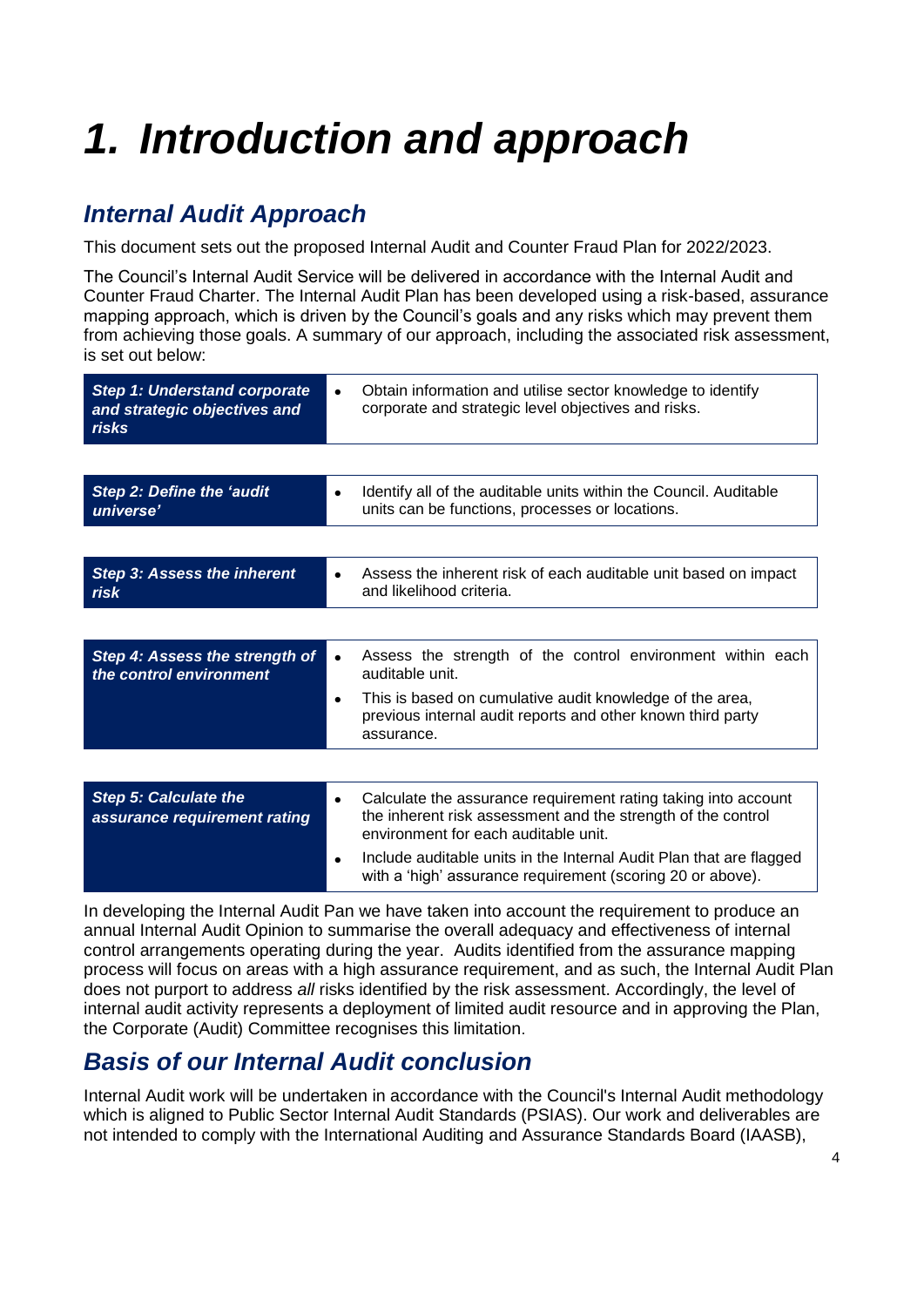International Framework for Assurance Engagements (IFAE) and International Standard on Assurance Engagements (ISAE) 3000.

Our Internal Audit Opinion will be based on and limited to the internal audits we have completed and control objectives agreed for each audit. In developing the Internal Audit Plan we have taken into account the requirement to produce an annual Internal Audit Opinion to summarise the overall adequacy and effectiveness of internal control arrangements operating during the year. We believe that the level of resources allocated for the internal audit service will be sufficient to complete this plan and will not impact adversely on the provision of the annual Internal Audit Opinion.

### *Counter Fraud approach*

<span id="page-3-0"></span>The Council has a zero-tolerance policy on fraud and seeks to punish all those who have committed fraudulent acts against the Council.

The Council has a team of dedicated counter fraud professionals who are responsive to new challenges, proactive in detecting fraud and who aim to maximise recovery of funds through financial investigations in accordance with the Proceeds of Crime Act. An important element of the function is preventative; being a visible presence within the Council and across the borough, working alongside others to raise public awareness and prevent fraud before it occurs.

The team's work falls into two key areas:

- **General Investigations** investigating tenancy fraud as well as council tax support and discount fraud, grant fraud and Social Care fraud.
- **Internal Investigations** investigating fraud committed by staff, agency workers and contractors and working with management to ensure that appropriate fraud prevention measures are in place.

The Counter Fraud Strategy 2020-23 (the Strategy) has been used as the basis for the Counter Fraud Work Plan for 2022-23.

The basis for the Strategy is the Fighting Fraud and Corruption Strategy for the 2020's, which identifies a five-strand approach to countering fraud:

- a) **Govern:** ensuring robust counter fraud measures are embedded throughout the organisation
- b) **Acknowledge:** and understand fraud risks and commit support and resource to tackling fraud to maintain a robust anti-fraud response.
- c) **Prevent:** and detect more fraud by making better use of information and technology, enhancing fraud controls and processes, and developing a more effective anti-fraud culture.
- d) **Pursue:** punish fraudsters and recover losses by prioritising the use of criminal and civil sanctions, developing capability and capacity to investigate fraudsters, and developing a more collaborative and supportive law enforcement response.
- e) **Protect:** against serious and organised crime, future fraud and protecting public funds

We will adopt this approach to help the Council maintain a culture in which fraud and corruption are known to be unacceptable, understand fraud risk and prevent fraud more effectively. We use technology to improve our response, share information and resources more effectively, bring fraudsters to account more efficiently and improve the recovery of losses.

The Counter Fraud Work Plan has been developed by focussing on key fraud risks facing the Council and is based on a mixture of proactive and reactive work. Appendix 1 provides a summary of the significant fraud risks highlighted in the Strategy*,* along with an explanation of how these risks are considered in the 2022-23 Counter Fraud Work Plan and specific work in other areas of the Council. We will continue to review these risks on an ongoing basis in the light of emerging risks.

The proposed counter fraud work plan is set out in Section 2.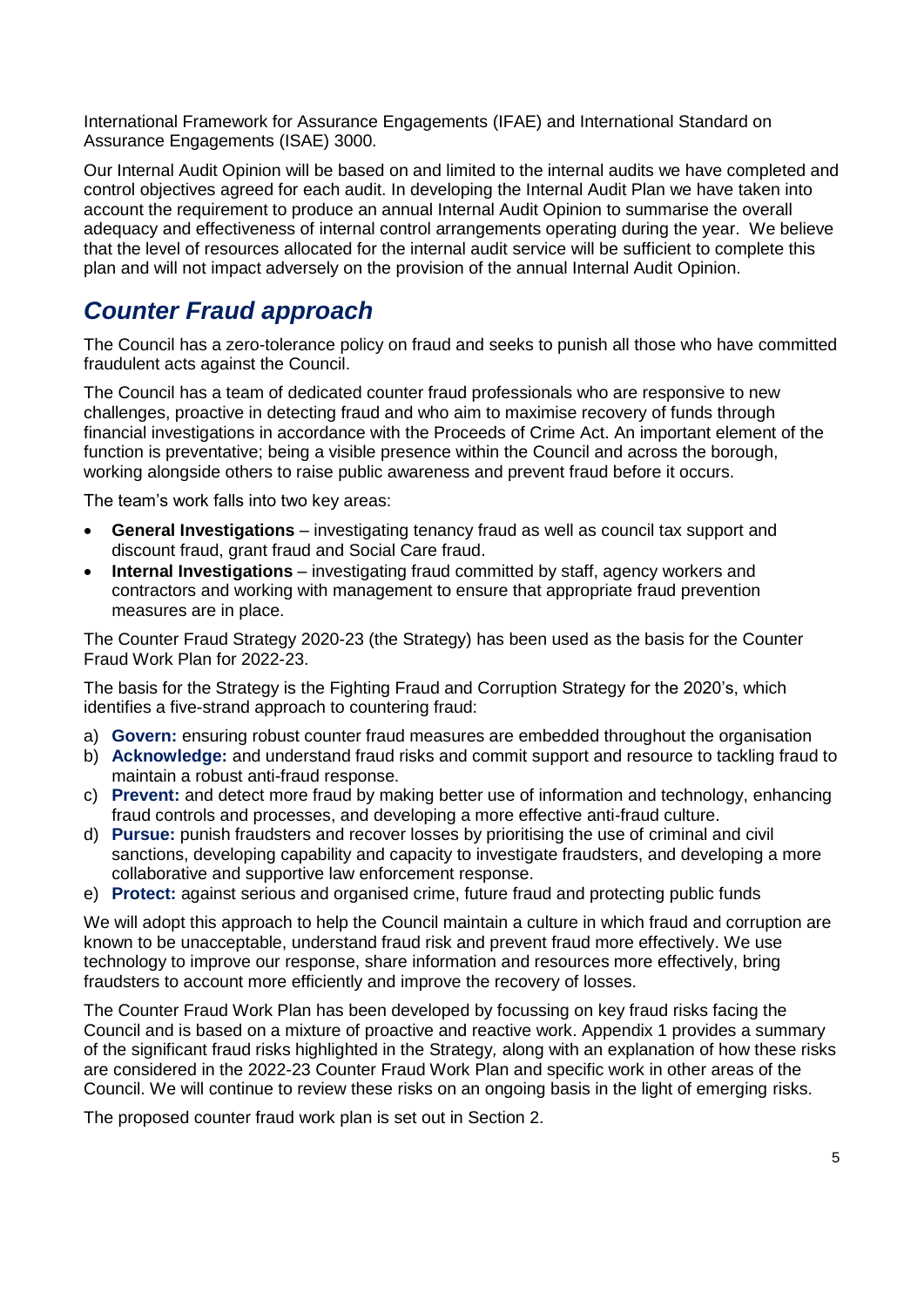# *2. Internal Audit plan*

## *Annual plan*

The following table sets out the planned internal audit work planned for 2022/23

| <b>Auditable Unit</b>                                                 | High-level summary of scope (subject to change post scoping<br>meetings)                                                                                                                                                                                                                                                                                                                             |  |  |
|-----------------------------------------------------------------------|------------------------------------------------------------------------------------------------------------------------------------------------------------------------------------------------------------------------------------------------------------------------------------------------------------------------------------------------------------------------------------------------------|--|--|
| <b>Adults Social Care</b>                                             |                                                                                                                                                                                                                                                                                                                                                                                                      |  |  |
| <b>Direct Payments</b>                                                | Ongoing concerns that financial assessments are not being reviewed<br>frequently enough. Not audited since 2019/20. Potential to review the direct<br>payments process to include a review of financial assessments.                                                                                                                                                                                 |  |  |
| <b>Childrens Services</b>                                             |                                                                                                                                                                                                                                                                                                                                                                                                      |  |  |
| <b>Direct Payments</b>                                                | Ongoing concerns that financial assessments are not being reviewed<br>frequently enough. Not audited since 2019/20. Potential to review the direct<br>payments process to include a review of financial assessments.                                                                                                                                                                                 |  |  |
| <b>SEND (Special</b><br><b>Educational Needs</b><br>and Disabilities) | SEND remains a key risk area across the sector. This was last audited in<br>2016/17 and received a Limited assurance rating: potential review areas<br>include; time targets (new requests and annual reviews); partnership working;<br>communications, meetings, and management information; exclusion<br>processes; funding and budget management.                                                 |  |  |
| <b>Schools Audits</b><br>(x14)                                        | This forms part of our ongoing cyclical assurance over Schools. We estimate<br>14 schools will form part of the programme. Our Schools Audit Programme<br>covers 10 key areas: (1) Governance; (2) Safeguarding; (3) Employees'<br>Payroll; (4) Budgetary Control; (5) Bank Accounts; (6) Unofficial or Voluntary<br>Funds; (7) Income, Bank and Safe; (8) Expenditure; (9) Contracts and<br>Leases. |  |  |
| Supporting<br><b>Families</b>                                         | Formerly Troubled Families. This forms part of our mandatory assurance<br>over the payments of results claims. We anticipate needing to do 4 returns<br>across the year.                                                                                                                                                                                                                             |  |  |
| <b>Schools Capital</b><br>Programme                                   | Deferred from 2021/22 audit plan. Review of the schools capital programme<br>including considerations in respect to forecasting and pupil place planning.                                                                                                                                                                                                                                            |  |  |
| <b>Finance and Investment</b>                                         |                                                                                                                                                                                                                                                                                                                                                                                                      |  |  |
| Redress Scheme<br>Assurance                                           | 6 monthly audit of compliance with Council's processes for processing claims<br>for Redress.                                                                                                                                                                                                                                                                                                         |  |  |
|                                                                       | This forms part of our ongoing cyclical assurance over Redress Scheme<br>payments.                                                                                                                                                                                                                                                                                                                   |  |  |
| <b>Client Affairs</b>                                                 | Not audited since 2012/13. Provides a vital service managing day-to-day<br>financial affairs of vulnerable adults and links to safeguarding.                                                                                                                                                                                                                                                         |  |  |
|                                                                       | Potential to review the management of a sample of clients financial affairs via<br>the appointed Deputyship and Appointeeship to ensure client monies are<br>spent appropriately.                                                                                                                                                                                                                    |  |  |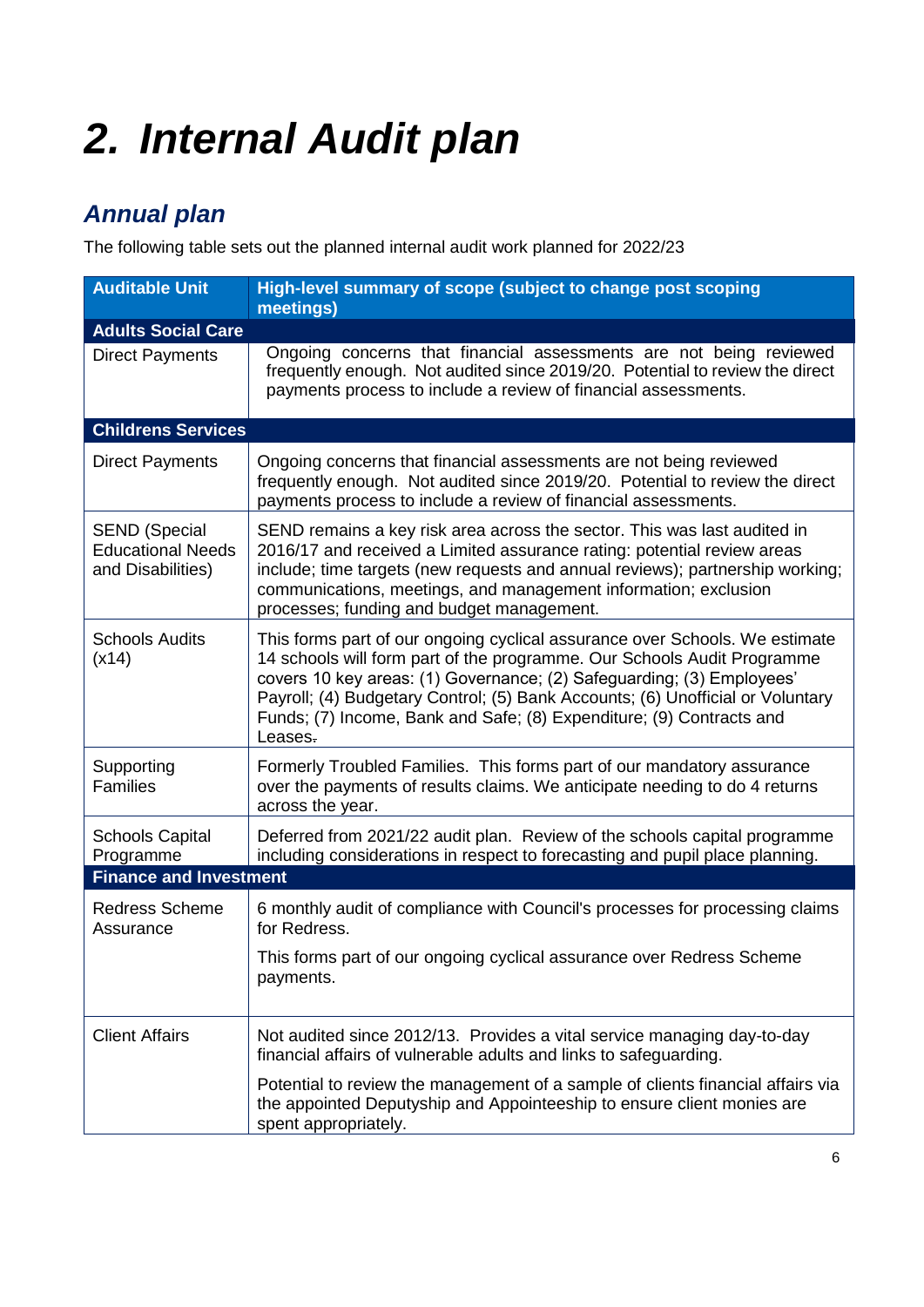| Continuous<br>Auditing and<br>Monitoring (CAM)  | 6 monthly compliance testing of key financial controls for: 1) Housing Rents;<br>2) Housing Benefits; 3) Council Tax; 4) NNDR; 5) Accounts Payable; 6)<br>Accounts Receivable; 7) Cash; 8) Human Resources 9) Payroll and<br>Expenses; 10) Temporary Accomodation, 11) Matrix and 12) Pensions<br>(suggested deep dive area)         |  |  |
|-------------------------------------------------|--------------------------------------------------------------------------------------------------------------------------------------------------------------------------------------------------------------------------------------------------------------------------------------------------------------------------------------|--|--|
| <b>Sustainable Growth and Opportunity</b>       |                                                                                                                                                                                                                                                                                                                                      |  |  |
| <b>Climate Change</b>                           | Last audited in 2020/21 with an assurance rating of Reasonable. Follow up<br>on the implementation of the action plan from the 2020/21 internal audit and a<br>review of the Council's corporate net zero strategy.                                                                                                                  |  |  |
| <b>Residents Services</b>                       |                                                                                                                                                                                                                                                                                                                                      |  |  |
| TMO Audits (x2)                                 | This forms part of our ongoing cyclical assurance over TMOs in the borough.<br>FY22/23 Cottington Close and Wellington Mills will be reviewed.                                                                                                                                                                                       |  |  |
| Social Value Fund                               | Deferred from FY21/22. This audit will review arrangements for the collection<br>and distribution of social value fund                                                                                                                                                                                                               |  |  |
| Recycling & Waste<br>Contract                   | Deferred from FY21/22 due to transition to Serco contract. Audit to focus on<br>the contract management framework in place for managing the contract<br>including associated budget monitoring.                                                                                                                                      |  |  |
| <b>Public Protection:</b><br><b>Anti-Social</b> | Deferred from FY21/22 due to restructure. This audit will review: Policies,<br>Procedures and Strategy;                                                                                                                                                                                                                              |  |  |
| Behaviour (ASB)                                 | Results and outcomes pertaining to the ASB incident; Enforcement<br>(including Fines, Penalties and Compliance with Statutory Pathways); Risk<br>Management and management reporting.                                                                                                                                                |  |  |
| Temporary<br>accommodation                      | Links to strategic risk; Escalating costs of temporary accommodation.<br>Audited in 2019/20 with Limited assurance. The review could cover;                                                                                                                                                                                          |  |  |
|                                                 | Contract management and commissioning                                                                                                                                                                                                                                                                                                |  |  |
|                                                 | <b>Budget monitoring</b>                                                                                                                                                                                                                                                                                                             |  |  |
|                                                 | Budget planning and links to permanent housing strategy                                                                                                                                                                                                                                                                              |  |  |
| Leaseholder<br>Service Charges                  | Request of the Councillors. Review to cover the accuracy of leaseholder<br>billing with a focus on s20 billing.                                                                                                                                                                                                                      |  |  |
| <b>Capital Projects</b>                         | Deferred from FY21/22 due to audit sponsor going on secondment. Project<br>and capital spend is a key an area of significant spend for the Council. This<br>would select a sample of capital projects within Resident Services and test<br>against core PPM controls.                                                                |  |  |
| <b>Human Resources</b>                          |                                                                                                                                                                                                                                                                                                                                      |  |  |
| Performance<br>management                       | Heightened risk of performance mismanagement during remote working.<br>Last audited 2018/19 and report rated Reasonable. This audit will focus on<br>HR performance management monitoring activities across Directorates<br>including annual appraisal process, mandatory training, code of conduct and<br>declaration of interests. |  |  |
| <b>Council wide</b>                             |                                                                                                                                                                                                                                                                                                                                      |  |  |
| Contract<br>Management                          | Request of the Councillors. Review of contract management for specific<br>contracts (to be advised by Councillors where areas of concern) focusing on<br>contract spend.                                                                                                                                                             |  |  |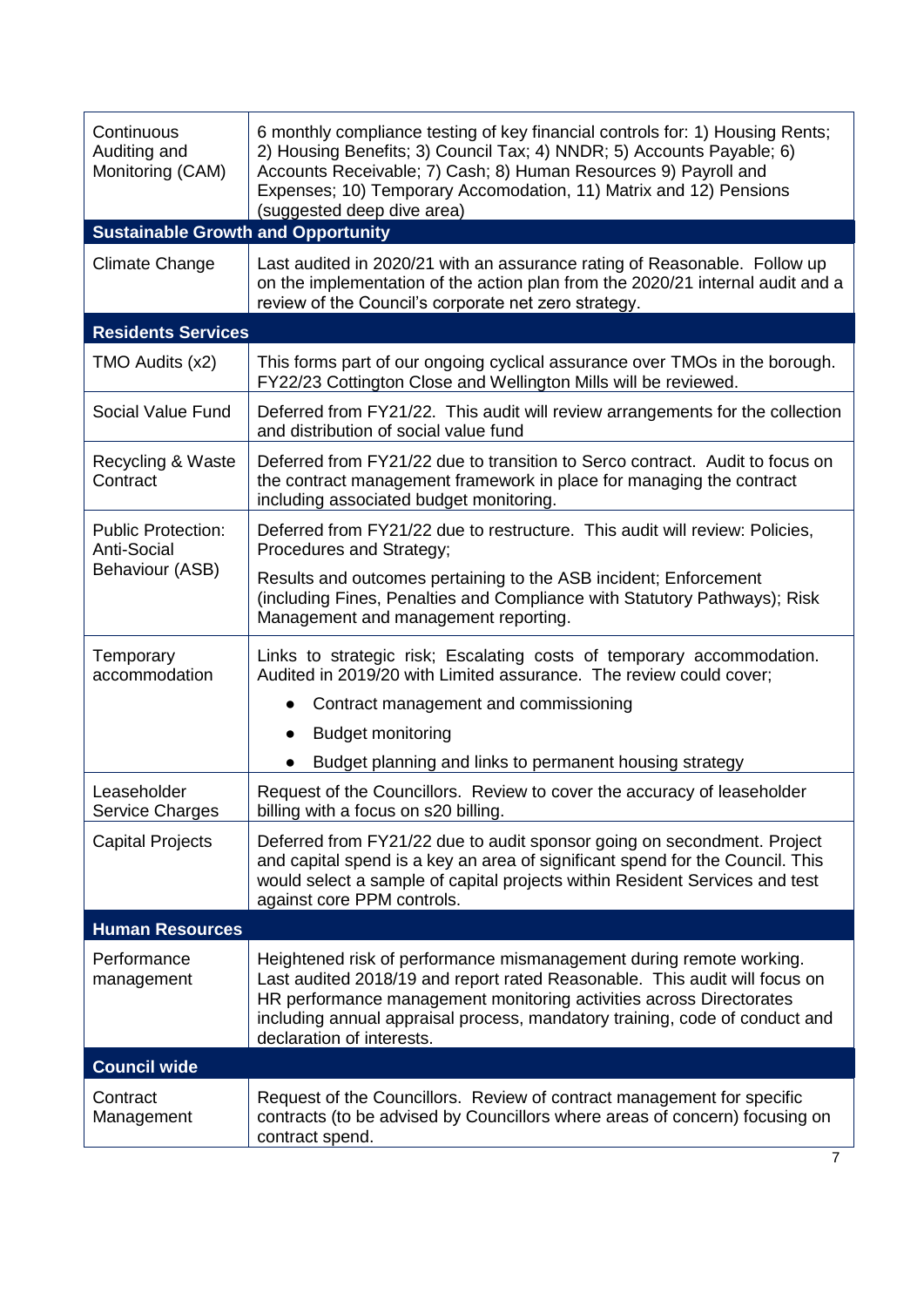| Health & Safety<br>Health & Safety last reviewed in 2017/18 with a Limited assurance rating.<br>Possible audit areas will focus on planning and management of corporate<br>health & safety including health and safety and fire evacuation. |                                                                                                                                                                                                                                                                                                                 |  |
|---------------------------------------------------------------------------------------------------------------------------------------------------------------------------------------------------------------------------------------------|-----------------------------------------------------------------------------------------------------------------------------------------------------------------------------------------------------------------------------------------------------------------------------------------------------------------|--|
| Council oversight<br>and governance of<br>Homes for<br>Lambeth                                                                                                                                                                              | Review to focus on the assurance reporting provided to Lambeth.                                                                                                                                                                                                                                                 |  |
| Gang strategies                                                                                                                                                                                                                             | This would look at the Council's approach to the management of Gang<br>strategy across the borough.                                                                                                                                                                                                             |  |
| <b>Business</b><br>Performance<br>Assurance                                                                                                                                                                                                 | This relates to our ongoing data quality assurance programme over council<br>KPI <sub>s</sub> .                                                                                                                                                                                                                 |  |
| <b>ICT</b>                                                                                                                                                                                                                                  |                                                                                                                                                                                                                                                                                                                 |  |
| <b>Cloud Maturity</b>                                                                                                                                                                                                                       | Heightened risk due to transition to a cloud environment. This audit will<br>review the cloud adoption across the Council including procurement and<br>assurance spend.                                                                                                                                         |  |
| <b>Cyber Security</b>                                                                                                                                                                                                                       | Review the design effectiveness of the processes and procedures in place to<br>ensure that Lambeth are effectively and efficiently managing their cyber risk<br>across the Council.                                                                                                                             |  |
| <b>Asset Management</b><br>- Hardware                                                                                                                                                                                                       | Last audited in 2015/16, advisory review. Heightened risk that IT hardware is<br>not returned or managed appropriately during home working. This audit will<br>review the management information available to monitor and manage<br>hardware, inventory of hardware and the management of the return of assets. |  |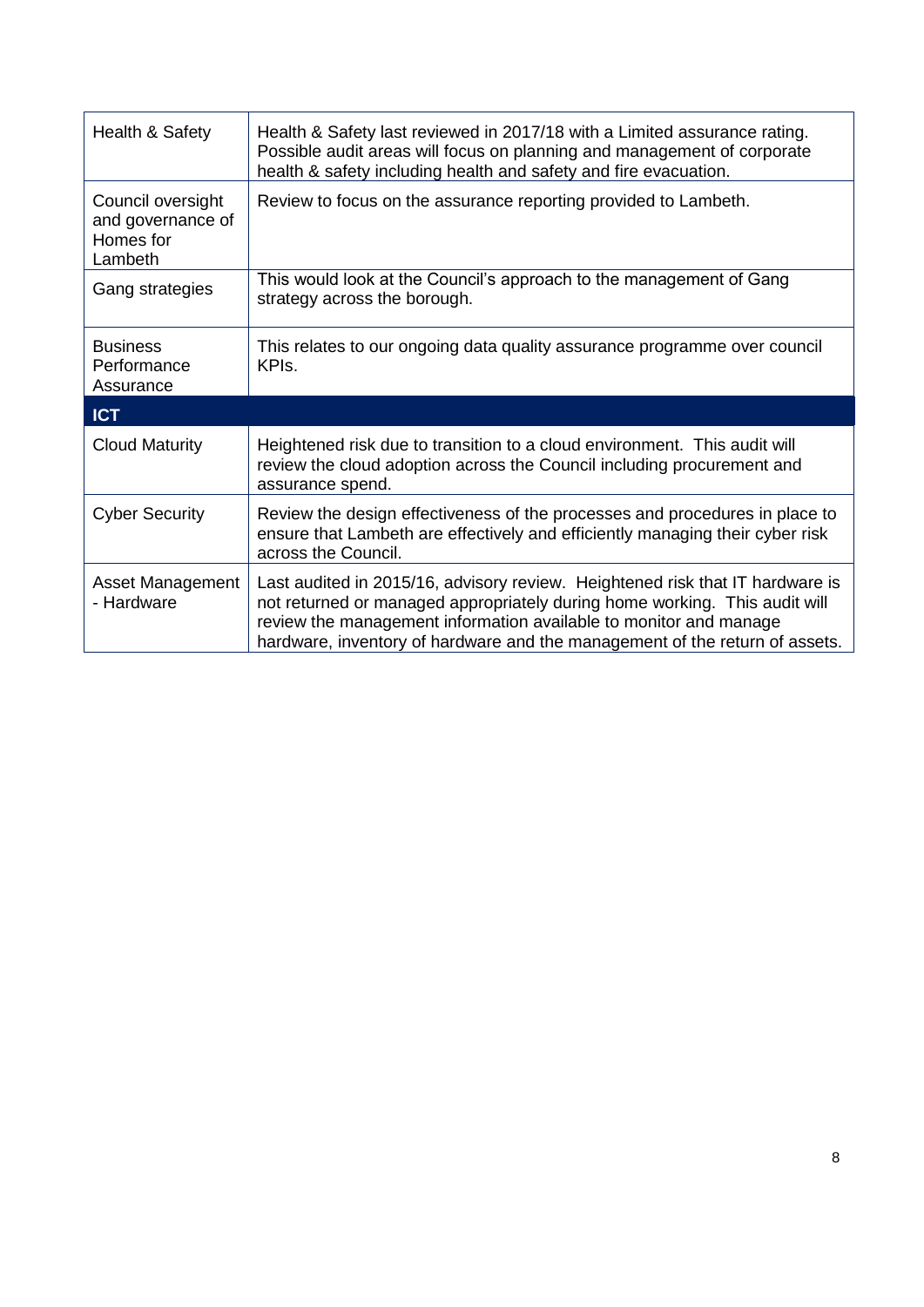## <span id="page-7-0"></span>*3. Counter Fraud Work Plan*

### *Annual Work Plan*

The following tables set out the Counter Fraud Work Plan for 2022/23.

#### **a) Govern**

| <b>Activity</b>                                                 | <b>Detail</b>                                                                                                                                                                                                                                                                                                                                                                                         | <b>Target Outcome</b>                                                    |
|-----------------------------------------------------------------|-------------------------------------------------------------------------------------------------------------------------------------------------------------------------------------------------------------------------------------------------------------------------------------------------------------------------------------------------------------------------------------------------------|--------------------------------------------------------------------------|
| A1.<br><b>Awareness</b>                                         | Provide awareness training in line with the<br>scheduled three-year cycle, with support from<br>senior management to ensure that all relevant<br>officers are required to participate.                                                                                                                                                                                                                | Managers, officers, and<br>Members are aware of fraud<br>risk.           |
|                                                                 | This work seeks to raise the profile of Counter<br>Fraud, will reinforce messages about the<br>standards of behaviour expected from staff, will<br>highlight fraud risks, and demonstrate how and<br>when to report suspicions of fraud. Key<br>messages from recent Fighting Fraud and<br>Corruption Locally and CIPFA publications will<br>be utilised to shape the culture of the<br>organisation. |                                                                          |
| A2.<br><b>Senior</b><br><b>Management</b><br><b>Involvement</b> | Ensure that the culture which is supported<br>$\bullet$<br>by Management Board and Corporate<br>Committee is embedded throughout the<br>organisation through Counter Fraud<br>attendance at relevant meetings and focus<br>groups.                                                                                                                                                                    | Robust counter fraud<br>message is embedded<br>through the organisation. |

#### **b) Acknowledge**

| <b>Activity</b>              | <b>Detail</b>                                                                                                                                                                                                                                                                                                                                                                                                | <b>Target Outcome</b>                                                                                                                                                                                                                                                                      |
|------------------------------|--------------------------------------------------------------------------------------------------------------------------------------------------------------------------------------------------------------------------------------------------------------------------------------------------------------------------------------------------------------------------------------------------------------|--------------------------------------------------------------------------------------------------------------------------------------------------------------------------------------------------------------------------------------------------------------------------------------------|
| B1.<br><b>Right to Buy</b>   | Review all RTB cases prior to completion to<br>ensure that the purchase is appropriate, and<br>where applicable, prevent the sale of Council<br>stock where fraudulent and/or criminal activity,<br>including money laundering, is identified.                                                                                                                                                               | Identify instances of fraud<br>and give assurance that the<br>current processes for dealing<br>with RTB applications are<br>mitigating fraud risks.                                                                                                                                        |
| <b>B2.</b><br><b>Tenancy</b> | Assess and investigate allegations of fraud and<br>abuse in the housing system, including the<br>following:<br>Review all succession and assignment<br>$\bullet$<br>applications<br>Review fraudulent housing applications<br>$\bullet$<br>where these are identified<br>Review all allegations of subletting and<br>$\bullet$<br>non-occupation of Council tenancies and<br>investigate suspicions of fraud | Make recommendations to<br>Housing to recover a<br>minimum of 80 properties<br>that have been subject to<br>tenancy fraud.<br>Maintain the profile of the<br>Counter Fraud team and<br>awareness of fraud risk<br>across the Council so that<br>key messages are<br>disseminated to teams. |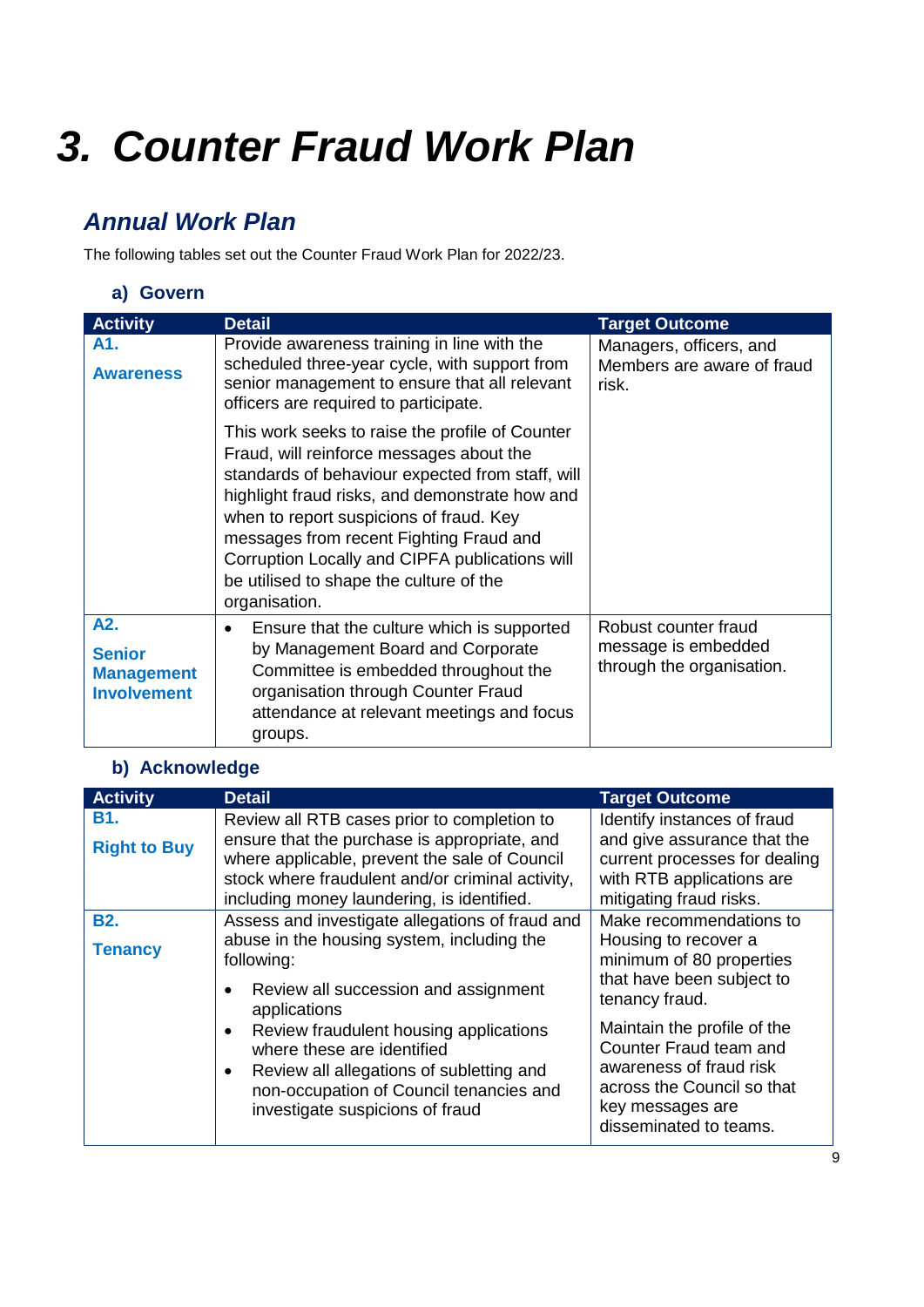| <b>Activity</b>                              | <b>Detail</b>                                                                                                                                                                                                                                                                                                                                                                                                                                                             | <b>Target Outcome</b>                                                                                                                                                                              |
|----------------------------------------------|---------------------------------------------------------------------------------------------------------------------------------------------------------------------------------------------------------------------------------------------------------------------------------------------------------------------------------------------------------------------------------------------------------------------------------------------------------------------------|----------------------------------------------------------------------------------------------------------------------------------------------------------------------------------------------------|
|                                              | Instigate criminal prosecutions in relation to<br>$\bullet$<br>tenancy fraud offences and recover money<br>obtained from sub-letting (where evidence<br>is available) in cases where a possession<br>order is obtained, or a tenancy prosecution<br>secured<br>Work with social housing providers in the<br>٠<br>borough with a view to recovering illegally<br>sublet or abandoned properties for which<br>the Council can nominate new tenants from<br>the waiting list |                                                                                                                                                                                                    |
|                                              | Carry out at least one proactive tenancy<br>exercise with each of the two Lambeth area<br>offices and include some TMO properties<br>within each exercise                                                                                                                                                                                                                                                                                                                 |                                                                                                                                                                                                    |
| <b>B3.</b><br><b>Council Tax</b><br>and NNDR | Investigate allegations of fraud and abuse and<br>identify amounts for recovery and collection in<br>relation to Council Tax Support and Non-<br>Domestic Rates, including exemptions,<br>discounts, reliefs, and apply appropriate<br>sanctions where fraud is proven.<br>Provide required support by investigating<br>fraudulent grant applications associated with                                                                                                     | Identify instances of fraud<br>and/or to give assurance that<br>the current processes the<br>Council operates with<br>regards to processing council<br>tax and NNDR are mitigating<br>fraud risks. |
| <b>B4.</b><br><b>Internal Fraud</b>          | the pandemic.<br>Investigate all allegations of internal fraud and<br>corruption and ensure compliance with relevant<br>policies and procedures.<br>All whistleblowing allegations will be managed<br>by Counter Fraud                                                                                                                                                                                                                                                    | Identify and investigate all<br>allegations of fraud or<br>corruption and ensure that<br>concerns and<br>recommendations are<br>reported to officers.                                              |

#### **c) Prevent**

| <b>Activity</b>                                   | <b>Detail</b>                                                                                                                                                                                               | <b>Target Outcome</b>                                                                                                      |
|---------------------------------------------------|-------------------------------------------------------------------------------------------------------------------------------------------------------------------------------------------------------------|----------------------------------------------------------------------------------------------------------------------------|
| C1.<br><b>Awareness</b><br><b>Training</b>        | Deliver awareness training to officers,<br>contractors and Members, and raise awareness<br>of the team's activities across the Council in line<br>with the three yearly awareness e-learning<br>cycle.      | Managers, officers and<br>Members are aware of fraud<br>risk and the key messages<br>are disseminated to teams.            |
| C <sub>2</sub> .<br><b>Publicity</b><br>campaigns | Undertake internal and external publicity<br>campaigns to promote the work of Counter<br>Fraud, focusing on the fraud hotline and online<br>fraud reporting systems, in addition to<br>successful outcomes. | Officers and residents are<br>aware of the work of the<br>Counter Fraud team, and<br>how to refer allegations of<br>fraud. |
|                                                   | Ensure that the Counter Fraud webpage is kept<br>up to date with relevant information and<br>publicity.                                                                                                     | Counter Fraud webpage<br>reflects current outcomes and<br>information.                                                     |
|                                                   | Deliver a campaign that will publicise the fraud<br>hotline and the fact that the Council takes fraud                                                                                                       |                                                                                                                            |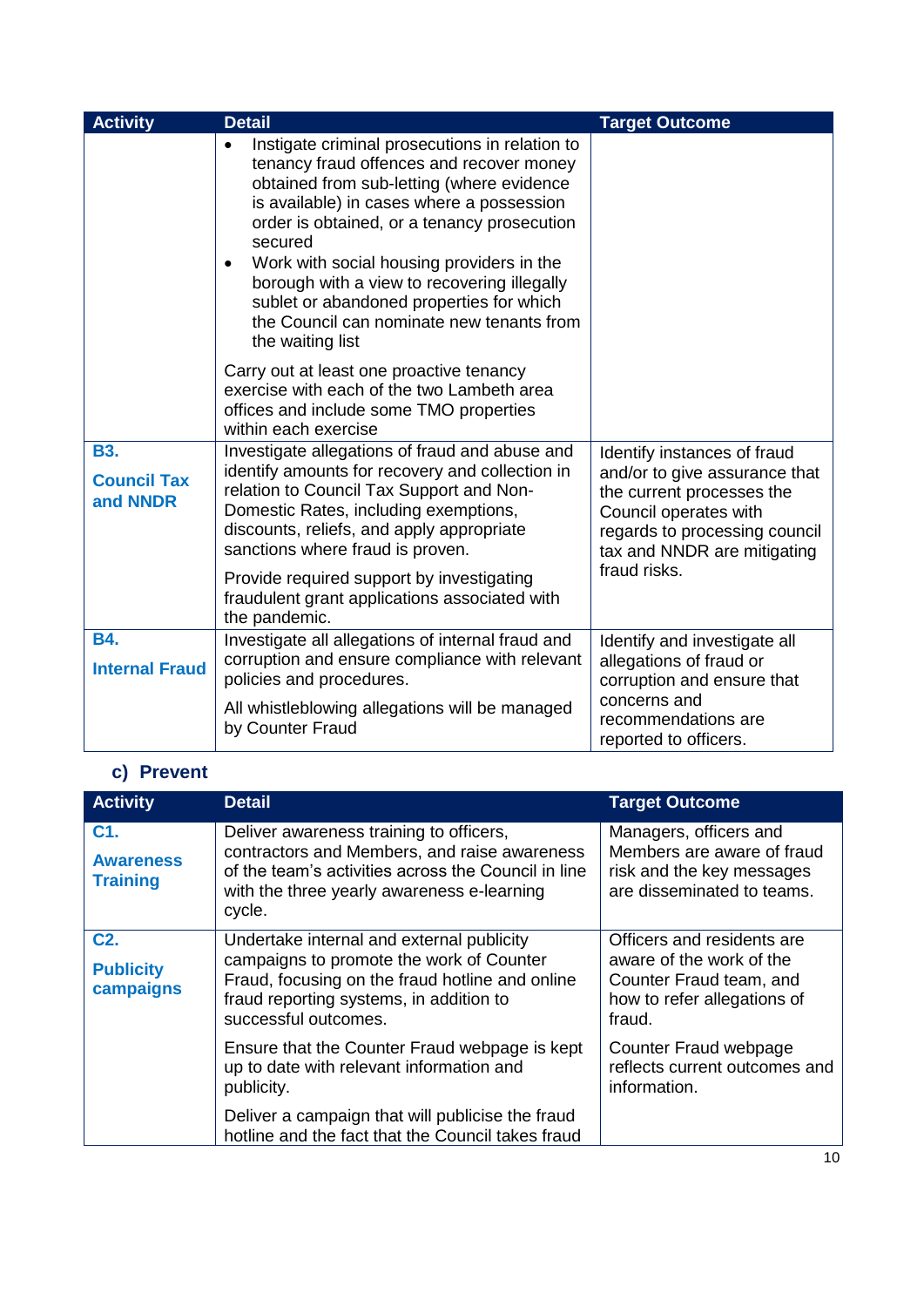| <b>Activity</b>                                            | <b>Detail</b>                                                                                                                                                                                                                                                                                                                                                                                 | <b>Target Outcome</b>                                                                                                                                                               |
|------------------------------------------------------------|-----------------------------------------------------------------------------------------------------------------------------------------------------------------------------------------------------------------------------------------------------------------------------------------------------------------------------------------------------------------------------------------------|-------------------------------------------------------------------------------------------------------------------------------------------------------------------------------------|
|                                                            | and corruption seriously by taking appropriate<br>action against those who commit fraud against<br>the Council.                                                                                                                                                                                                                                                                               |                                                                                                                                                                                     |
| C <sub>3</sub> .<br><b>Partnership</b><br><b>Working</b>   | Maintain and develop effective liaison with<br>relevant external and internal organizations e.g.,<br>the Metropolitan Police, National Crime Agency,<br>registered social landlords, Housing, Benefits<br>and Customer Services, NRPF, Education,<br>Procurement, IT, Information Governance,<br>Finance, HR, Social Care, Environmental<br>Health, Parking Services and Community<br>Safety. | Ongoing support for Counter<br>Fraud officers working in<br>NRPF and Parking Services.<br>Record the source of<br>referrals to help gauge the<br>success of partnership<br>working. |
| C4.<br><b>Work with</b><br><b>Internal Audit</b>           | Work closely with Internal Audit colleagues to<br>ensure that issues identified that may be of<br>mutual interest are shared and where required,<br>assurance is provided by the provision of joint<br>working.                                                                                                                                                                               | Hold regular meetings with<br>colleagues from Internal<br>Audit.                                                                                                                    |
| C <sub>5</sub> .<br><b>Work with</b><br><b>Procurement</b> | Work with Procurement to identify and tackle<br>fraud on a reactive basis, although proactive<br>work may take place where resources allow.                                                                                                                                                                                                                                                   | Consider a proactive exercise<br>to identify and tackle<br>procurement fraud.                                                                                                       |
| C <sub>6</sub> .<br><b>CIFAS</b><br><b>Membership</b>      | Apply the information provided by the Credit<br>Industry Fraud Avoidance Scheme (CIFAS), to<br>identify and prevent fraud at the gateway.<br>Continue to apply CIFAS checks to all<br>recruitment exercises in collaboration with HR.                                                                                                                                                         | Identify instances of fraud<br>across Council services.<br>Provide assurance in all<br>recruitment exercises.                                                                       |

#### **d) Pursue**

| <b>Activity</b>                                                                | <b>Detail</b>                                                                                                                                                                                                                                                                                                                                                                   | <b>Target Outcome</b>                                                                                         |
|--------------------------------------------------------------------------------|---------------------------------------------------------------------------------------------------------------------------------------------------------------------------------------------------------------------------------------------------------------------------------------------------------------------------------------------------------------------------------|---------------------------------------------------------------------------------------------------------------|
| D1.<br><b>Proactive</b><br><b>exercises</b>                                    | Carry out pro-active counter fraud exercises to<br>detect cases of fraud that may not otherwise be<br>identified.<br>Carry out at least one proactive tenancy<br>exercise with each of the Lambeth Housing area<br>offices and include a number of TMO properties<br>within each exercise.<br>Conduct a proactive exercise in relation internal<br>fraud where resources allow. | Identify fraud, error, and<br>overpayments.<br>Results will be captured<br>through performance<br>monitoring. |
| D <sub>2</sub> .<br><b>National</b><br><b>Fraud</b><br><b>Initiative (NFI)</b> | Continue to manage the NFI 2021 and<br>commence the NFI 2023 data matching<br>exercise, reviewing, and investigating relevant<br>matches to identify and tackle fraudulent activity.<br>Utilise the NFI London Fraud Hub that<br>commenced in February 2022.                                                                                                                    | Identify fraud, error, and<br>overpayments.<br>Results will be captured<br>through monitoring.                |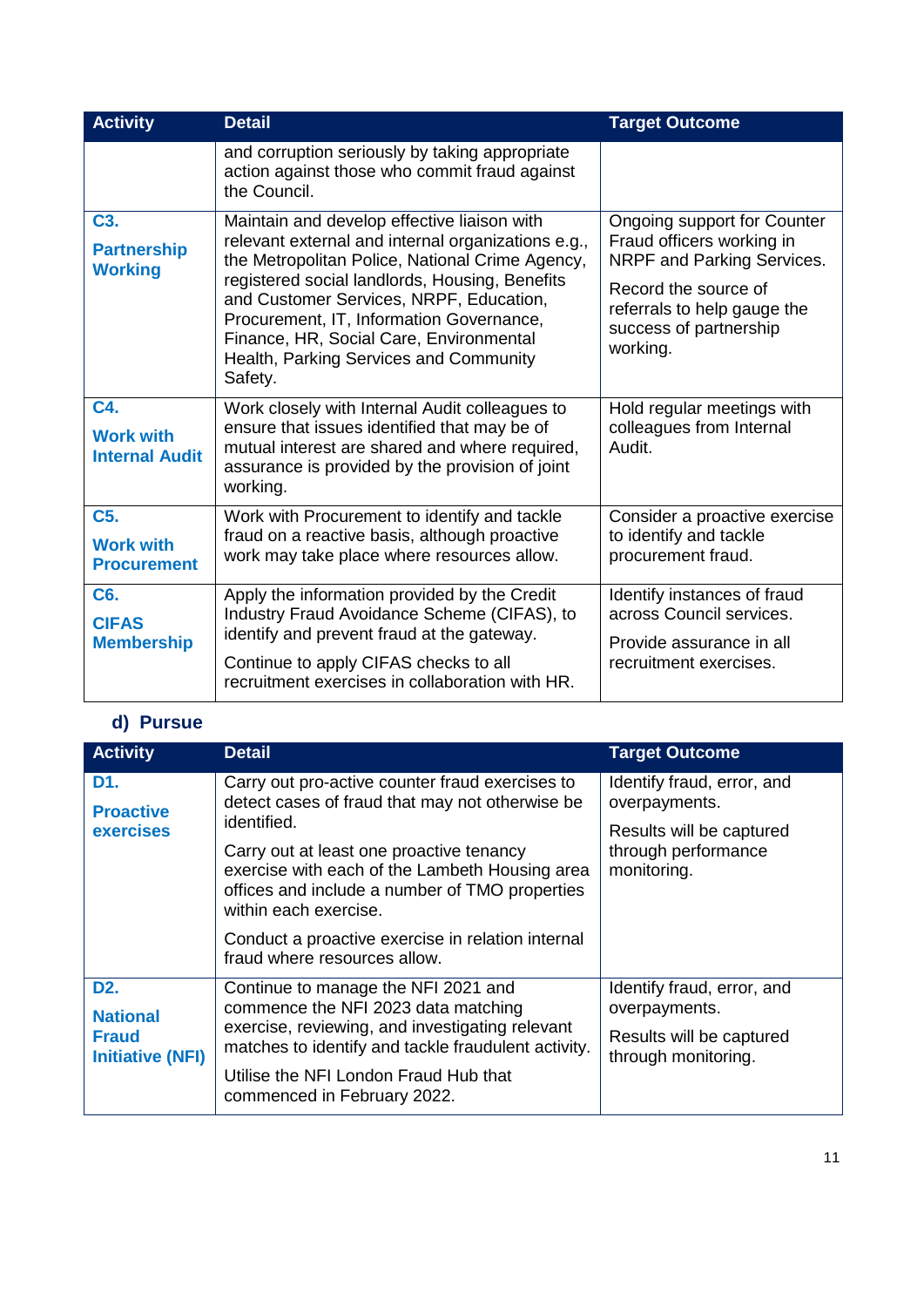| <b>Activity</b>                            | <b>Detail</b>                                                                                                                                                                                                                            | <b>Target Outcome</b>                                                                         |
|--------------------------------------------|------------------------------------------------------------------------------------------------------------------------------------------------------------------------------------------------------------------------------------------|-----------------------------------------------------------------------------------------------|
| D3.<br><b>Horizon</b><br><b>Scanning</b>   | Perform horizon scanning to identify high risk<br>areas of fraud within the Council.<br>This will monitor other publications such as the<br>latest Fighting Fraud and Corruption Locally                                                 | Identify higher risk areas of<br>fraud, error, and<br>overpayments.<br>Emerging risks will be |
|                                            | guidance and emerging risks identified from<br>other sources e.g., CIPFA, NAFN.                                                                                                                                                          | included in our 2023-24 work<br>plan.                                                         |
| D4.<br><b>New funding</b><br>opportunities | Seek out and bid for new funding opportunities<br>to tackle existing or emerging risks of fraud and<br>criminality within the borough, including<br>opportunities to work in partnership with other<br>boroughs and local organisations. | Secure additional funding.                                                                    |
|                                            | Continue to provide management cover for<br>Croydon's Anti-Fraud Service for as long as this<br>is required.                                                                                                                             |                                                                                               |
| D <sub>5</sub> .<br><b>POCA</b>            | Commence confiscation proceedings for the<br>recovery of assets using the Proceeds of Crime<br>Act in appropriate criminal cases and use other<br>available legal routes to recover assets lost<br>through fraud and mismanagement.      | Recovery of assets where<br>criminality has been<br>identified.                               |
|                                            | Identify, secure, and recover funds including<br>court costs, through unlawful profit orders and<br>proceeds of crime awards.                                                                                                            |                                                                                               |

#### **e) Protect**

| <b>Activity</b>                                       | <b>Detail</b>                                                                                                                                                                                                                                      | <b>Target Outcome</b>                                                              |
|-------------------------------------------------------|----------------------------------------------------------------------------------------------------------------------------------------------------------------------------------------------------------------------------------------------------|------------------------------------------------------------------------------------|
| E1.<br><b>Fraud</b><br><b>Awareness</b>               | Continue to provide awareness training in line<br>with the scheduled three-year cycle, with<br>support from senior management to ensure that<br>all relevant officers are required to participate.                                                 | Protect the Council from<br>future frauds by raising<br>awareness of risks.        |
| E <sub>2</sub> .<br><b>Horizon</b><br><b>Scanning</b> | Perform horizon scanning to identify high risk<br>areas of fraud within the Council, and to identify<br>emerging risks.                                                                                                                            | Protect the Council from<br>areas of increasing risk and<br>from emerging risks.   |
| E3.<br><b>Best Practice</b>                           | Continue our strong relationship with LBFIG<br>(London Borough Fraud Investigators Group), to<br>identify fraud trends, emerging risks and share<br>best practice – along with ensuring excellent<br>relationships with other Council fraud teams. | Work with other Councils to<br>identify emerging risks and<br>share best practice. |
| E4.<br><b>All Counter</b><br><b>Fraud Activity</b>    | The holistic approach to countering fraud from<br>governance through to deterrence, detection,<br>investigation, and recovery is vital in providing<br>assurance that Lambeth takes all forms of fraud<br>seriously.                               | Protect losses to the public<br>purse.                                             |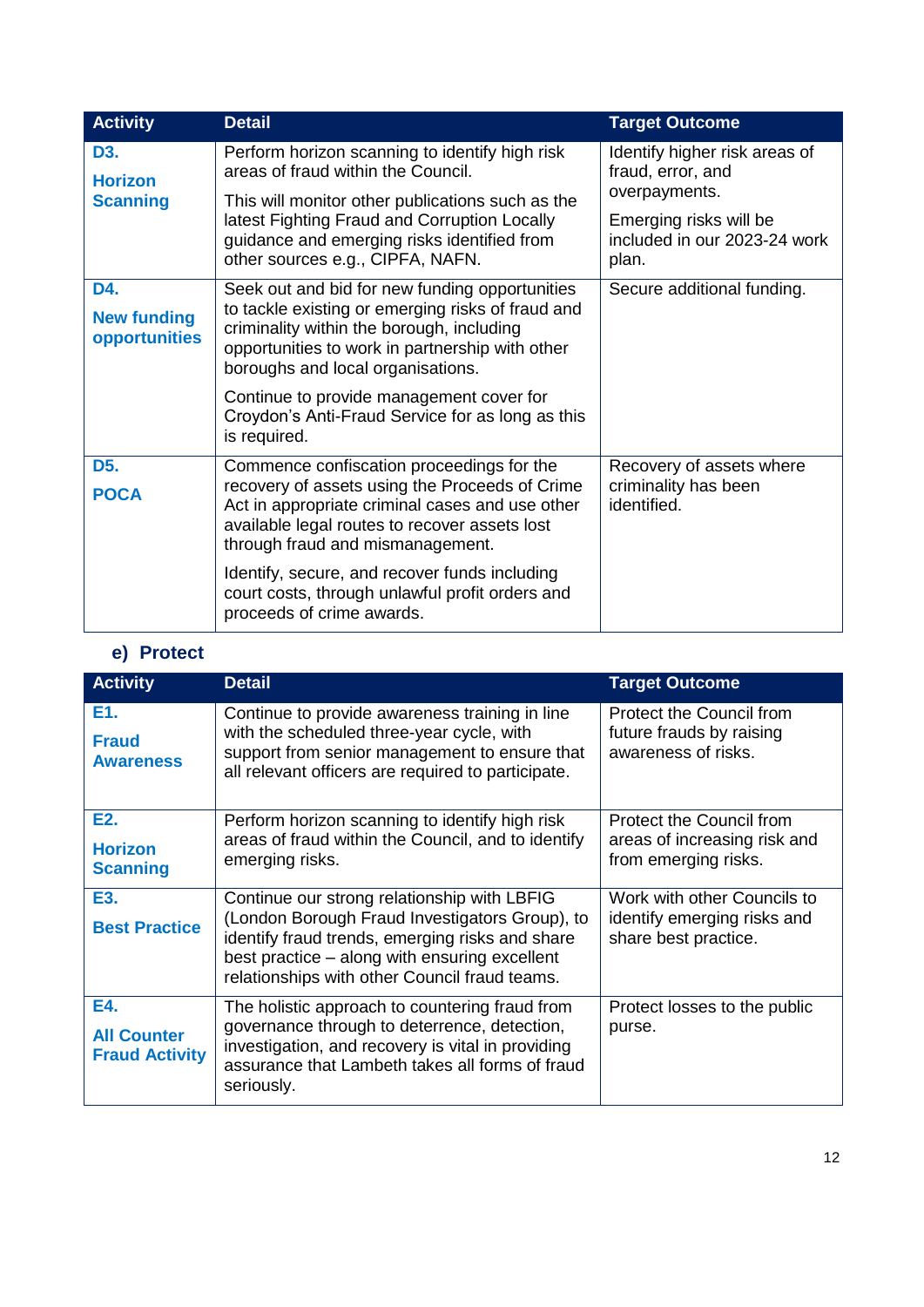# <span id="page-11-0"></span>*Appendix 1: Alignment to key risks*

### *Alignment to key risks*

In line with the Council's Internal Audit Charter, the Internal Audit Plan is designed to focus on key risks facing the Council. The table below summarises how the Council's highest rated corporate and strategic risks (taken from the Corporate Committee Risk Report December 2021) can be assured through internal audit work.

Please note that risk scores were taken at the time of compiling the Plan and may move throughout the year. As such, while we present a forecast plan to Committee at the start of each financial year, the Internal Audit Plan is intended to be dynamic and will be flexed across the year to ensure that our work is focussed on key risks and provides assurance in the areas of most need.

#### **Highest Corporate and Strategic risks as at December 2021**

| <b>Reference</b>       | <b>Description</b>                                                                                                                                                                                                  | <b>Score</b> | <b>Relevant Audits</b>                                                                                                                                         |
|------------------------|---------------------------------------------------------------------------------------------------------------------------------------------------------------------------------------------------------------------|--------------|----------------------------------------------------------------------------------------------------------------------------------------------------------------|
| <b>Corporate Risks</b> |                                                                                                                                                                                                                     |              |                                                                                                                                                                |
| AHSR0034               | Risk (Threat): Low uptake of COVID-19<br>vaccination within the community and<br>care providers staff                                                                                                               | 16           | $NA - this was audited$<br>in 2020/21; we will<br>follow up findings as<br>part of our<br>Implementation<br>Programme.                                         |
| <b>CSSR0005</b>        | Risk (Threat): High and increasing levels of<br>Youth Violence in the borough                                                                                                                                       | 32           | Gang strategies                                                                                                                                                |
| <b>CSSR0015</b>        | Risk (Threat): Over reliance on agency workers<br>covering social worker posts                                                                                                                                      | 16           | <b>Client affairs</b><br><b>Direct Payments (both</b><br><b>Childrens and Adults)</b>                                                                          |
| OCECC0018              | Risk (Threat): Reputational damage for the<br>organisation relating to IICSA report<br>outcomes and failure to articulate and fulfil our<br><b>Action Plan</b>                                                      | 16           | Safeguarding<br>underpins the<br>following planned<br>reviews; Client Affairs,<br>Direct Payments (both<br>Childrens and Adults),<br>School's audits,<br>SEND. |
| OCEHR0048              | Risk (Threat): FIRE: Availability of trained<br>persons (Fire Controllers, Fire marshals and<br>PEEP Buddies) to support fire evacuation are<br>insufficient for effective management of fire<br>evacuation.        | 24           | Health & Safety                                                                                                                                                |
| OCEHR0049              | Risk (Threat): First aid in the Civic Centre and<br>Town Hall: The inability to summon first aid<br>quickly in an emergency                                                                                         | 16           | Health & Safety                                                                                                                                                |
| <b>RSDR0006</b>        | Risk (Threat): Cyber attack resulting with the<br>compromise of the council's ICT systems,<br>including (worst case) complete loss of all<br>systems, and difficulty in restoring systems and<br>data from backups. | 24           | <b>Cyber Security</b><br><b>Cloud Maturity</b>                                                                                                                 |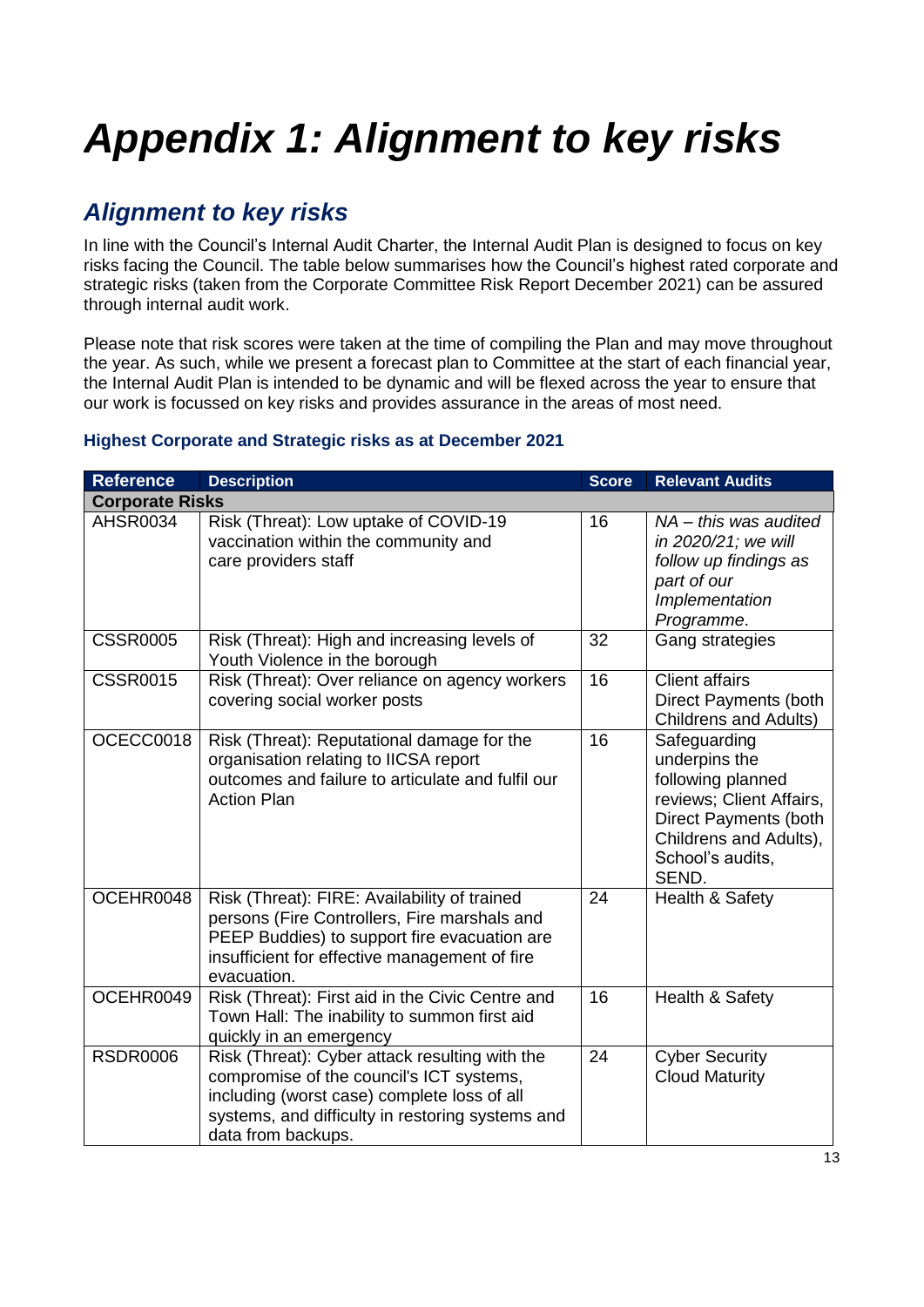| <b>RSDR0022</b>        | Risk (Threat): Corporate SAR's: failure to<br>improve performance and implement<br>identified improvements.                                                                                                                                                                        | 16              | <b>Business</b><br>Performance<br>Assurance                                                                                                                    |
|------------------------|------------------------------------------------------------------------------------------------------------------------------------------------------------------------------------------------------------------------------------------------------------------------------------|-----------------|----------------------------------------------------------------------------------------------------------------------------------------------------------------|
| <b>Strategic Risks</b> |                                                                                                                                                                                                                                                                                    |                 |                                                                                                                                                                |
| <b>AHSR0022</b>        | Risk (Threat): Health and social care workforce<br>de-stabilised as a result of COVID 19 and<br>mandatory vaccination policy.                                                                                                                                                      | 16              | <b>Client affairs</b><br><b>Direct Payments (both</b><br><b>Childrens and Adults)</b>                                                                          |
| <b>CSSR0012</b>        | Risk (Threat): Increased terrorism threat and<br>failure to meet the requirements of Counter<br>Terrorism and Security Act 2015                                                                                                                                                    | 16              | <b>Cyber Security</b><br><b>Cloud Maturity</b>                                                                                                                 |
| <b>CSSR0016</b>        | Risk (Threat): IICSA: Failure to successfully<br>implement IICSA report recommendations (for<br>CS) by deadline                                                                                                                                                                    | $\overline{16}$ | Safeguarding<br>underpins the<br>following planned<br>reviews; Client Affairs,<br>Direct Payments (both<br>Childrens and Adults),<br>School's audits,<br>SEND. |
| <b>NGSR0024</b>        | Risk (Threat): Loss of investment - (Sustainable<br>Growth and Opportunity)                                                                                                                                                                                                        | 24              | <b>Schools Capital</b><br>Programme,                                                                                                                           |
| <b>NGSR0027</b>        | Risk (Threat): Failure to deliver the Homes for<br>Lambeth regeneration programme to plan which<br>would have impacts on the Council's ability to<br>deliver more and better homes as well as<br>implications for the long-term management and<br>maintenance of selected estates. | $\overline{24}$ | Homes for Lambeth                                                                                                                                              |
| <b>NGSR0030</b>        | Risk (Threat): Increase in poverty and debt<br>amongst vulnerable citizens                                                                                                                                                                                                         | 24              | Direct Payments (both<br><b>Childrens and Adults)</b>                                                                                                          |
| <b>NGSR0033</b>        | Risk (Threat): Lambeth Borough not Carbon<br>Neutral by 2050*                                                                                                                                                                                                                      | 16              | Climate Change                                                                                                                                                 |
| <b>RSDR0008</b>        | Risk (Threat): Escalating costs of temporary<br>accommodation                                                                                                                                                                                                                      | 16              | Temporary<br>accomodation                                                                                                                                      |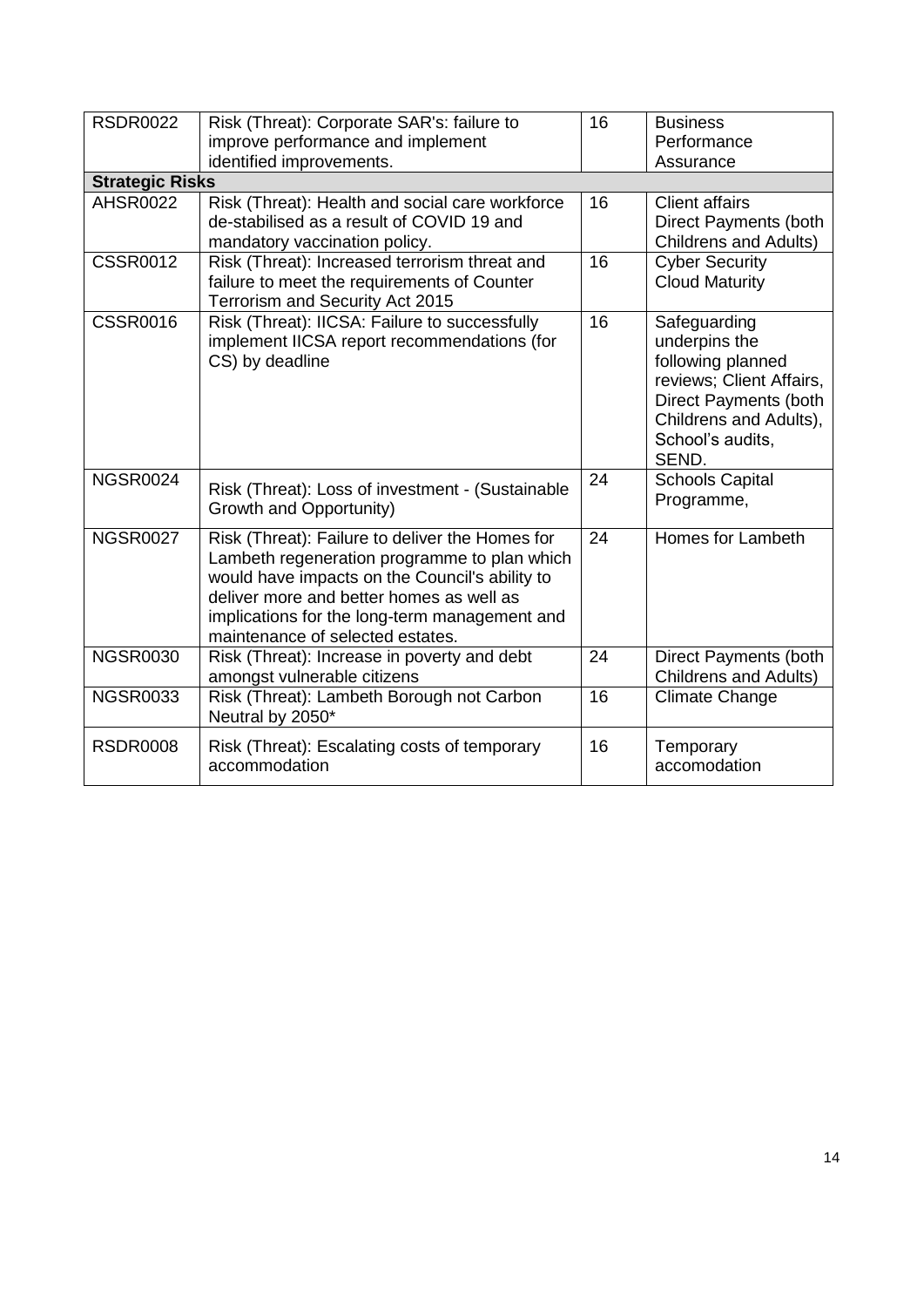## <span id="page-13-0"></span>*Appendix 2: Alignment of counter fraud work to fraud risks*

## *Fraud risk mapping*

Below is a summary of primary fraud risks highlighted in the Counter Fraud Strategy and an explanation of how these risks are considered in our 2021/22 Counter Fraud Work Plan and specific work in other areas of the Council.

| <b>Significant known fraud risks</b>                                                                                                                                                               | <b>Notes</b>                                                                                                                                                                                                          | <b>Work Plan Ref</b>                             |
|----------------------------------------------------------------------------------------------------------------------------------------------------------------------------------------------------|-----------------------------------------------------------------------------------------------------------------------------------------------------------------------------------------------------------------------|--------------------------------------------------|
| Internal: abuse of position, conflict<br>of interest, failure to declare<br>convictions, false declarations,<br>failure to follow process or<br>procedure, undeclared working,<br>criminality etc. | Our Internal Investigations team<br>investigate all internal allegations<br>made against officers, contractors<br>and suppliers and will carry out<br>proactive exercises where<br>resources allow, and risk is high. | A1, B4, C1, CF, C6, D1<br>E1, E3, E4             |
| <b>Tenancy:</b> fraudulent applications<br>for housing, succession,<br>assignment of tenancy, RTB fraud<br>and subletting of property.<br>Temporary accommodation fraud                            | Our General Investigations team<br>investigate all tenancy fraud cases<br>and will perform a minimum of one<br>proactive exercise.                                                                                    | A1, B1, B2<br>C1, C3, D1<br>E1, E3, E4           |
| <b>Council Tax Support and</b><br><b>Exemptions: fraudulent</b><br>applications for support, discounts,<br>or exemptions.                                                                          | Our General Investigations team<br>investigate council tax fraud cases.                                                                                                                                               | B3, C3, E3, E4                                   |
| <b>Blue Badge: any abuse by</b><br>residents or officers                                                                                                                                           | We assist Parking Services with<br>the investigation of parking<br>offences to prosecution where<br>applicable.                                                                                                       | C3, E3, E4                                       |
| <b>No Recourse to Public Funds</b><br>(NRPF): fraudulent applications for<br>support, false declarations                                                                                           | An officer from the Counter Fraud<br>team is seconded to the NRPF<br>team to support their efforts to<br>prevent and detect fraud within the<br>scheme.                                                               | C <sub>3</sub> , E <sub>3</sub> , E <sub>4</sub> |
| <b>Procurement: tendering issues,</b><br>split contracts, ghost contractors,<br>double invoicing etc.                                                                                              | We adopt a reactive approach to<br>any fraud identified                                                                                                                                                               | A1, C1, C3, C5, D2, E3,<br>E <sub>4</sub>        |
| <b>Business Rates: grant fraud,</b><br>applications for business rate relief<br>or failure to register businesses<br>where rates are applicable.                                                   | We adopt a reactive approach to<br>any fraud identified. We assist the<br>service with all aspects of grant<br>fraud relating to the pandemic.                                                                        | B3, C3, E3, E4                                   |
| <b>Adults Social Care: abuse of the</b><br>direct payment scheme or similar                                                                                                                        | We adopt a reactive approach to<br>any fraud identified                                                                                                                                                               | C3, E3, E4                                       |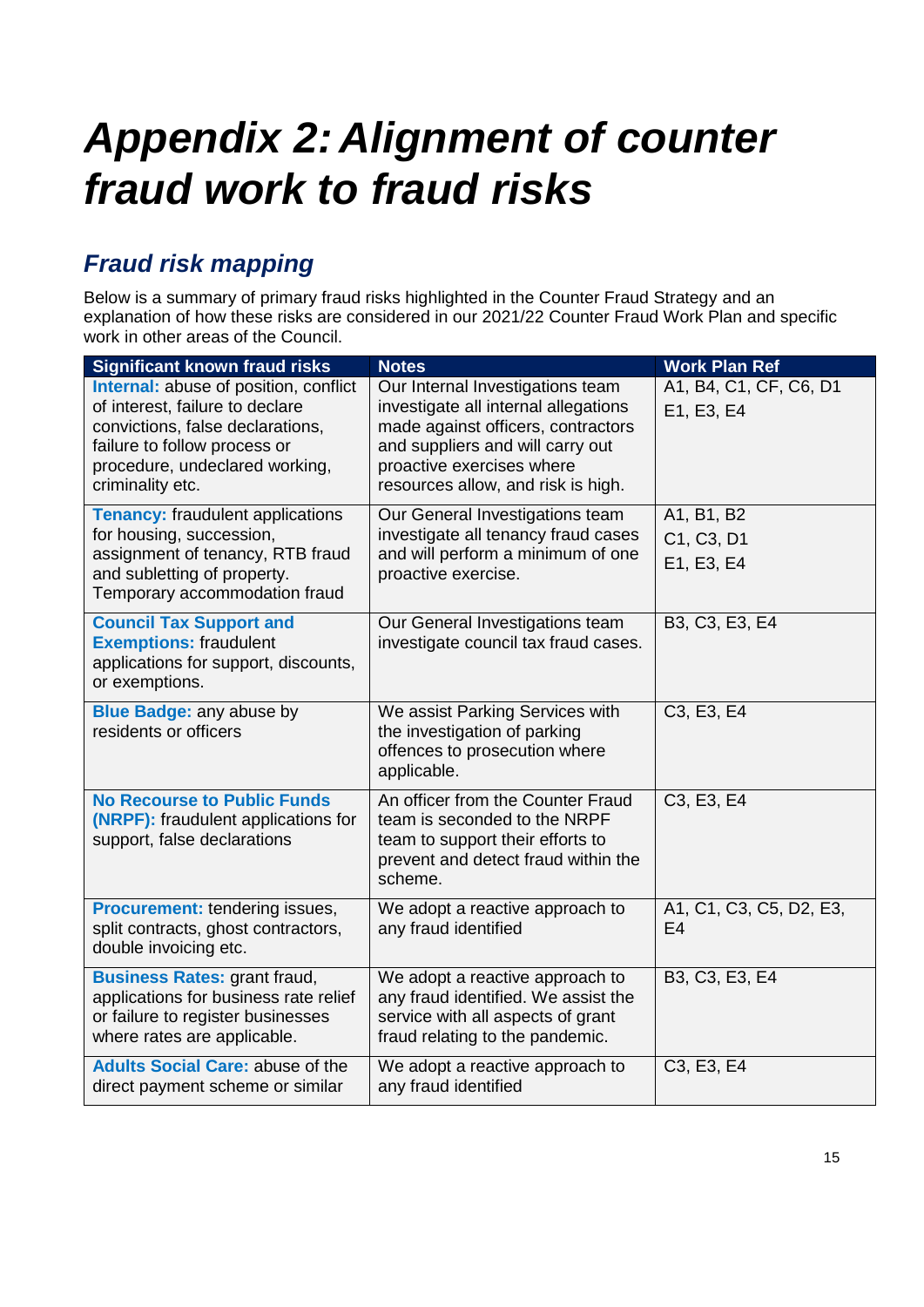| <b>Children's Social Care: abuse of</b> | We adopt a reactive approach to | C <sub>3</sub> , E <sub>3</sub> , E <sub>4</sub> |
|-----------------------------------------|---------------------------------|--------------------------------------------------|
| the direct payment scheme or<br>similar | any fraud identified            |                                                  |
|                                         |                                 |                                                  |